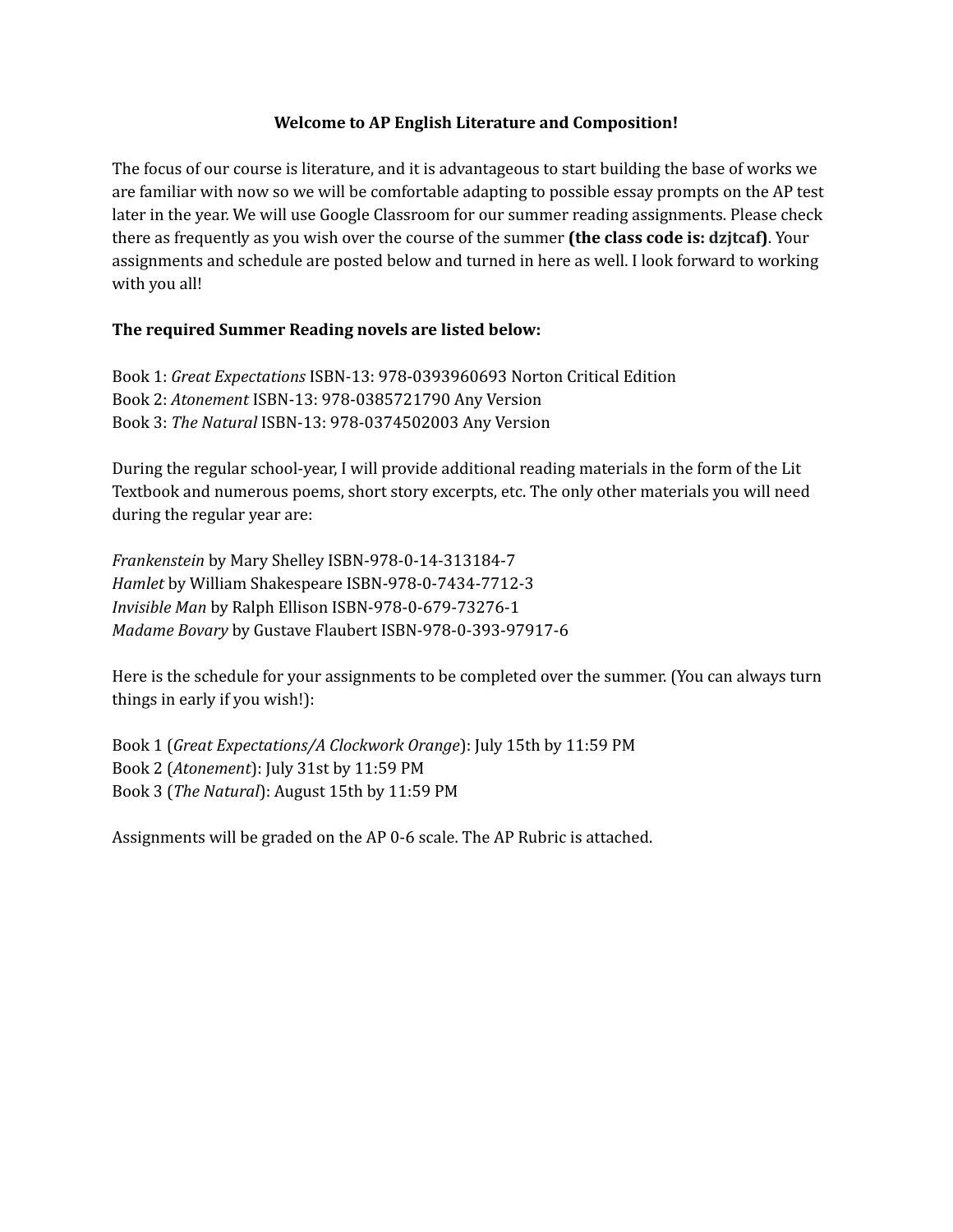#### **Assignment #1:**

AP Lit students will read three books this summer and create a variety of pieces of writing to be completed **by the assigned date. All of the assignments should be typed, double-spaced, and submitted via Google Classroom (the class code is: dzjtcaf).** Students will be evaluated on these novels via AP Style Multiple Choice & Free Response Essay during the first two weeks of school.

### **Book 1:** *Great Expectations*

**ISBN-13:** 978-0393960693 Norton Critical Edition

### **Timeline for completion of this assignment: July 15th by 11:59 PM**

1. Read the text and take notes (in a google doc or notebook) about characters, plot, and conflict. Find important quotes that you'll use for your paper, which will be completed in August and September.

2. Compile a 2-4 page biography of Charles Dickens, with works cited. YOU MUST SELECT TWO OF THE NORTON ARTICLES IN THE BACK OF THE BOOK FOR USE IN THE BIOGRAPHY. Other sources (2-3) may come from the internet or books. Focus on his early life, his style of writing, his influence on other writers, and what he thought about social issues in the world to prepare for an author's purpose paper about Great Expectations. (Using biographical research, explain Dickens' purpose for writing this novel.)

**Assignment #2:**

#### **Book 2:** *Atonement*

#### **ISBN-13:** 978-0385721790

Any Version

### **Timeline for completion of this assignment: July 31st by 11:59 PM**

1. Read the text and take notes (in a google doc or notebook) about characters, plot, and conflict for each chapter. Find important quotes from each chapter of the novel. Make connections to important historical events you may have learned about in history.

2. Define atonement and write a one page response (using first person) to the end of the novel. Did Briony atone?

**Type your paper in this document directly below. Make sure you click the "turn in" button when you are finished.**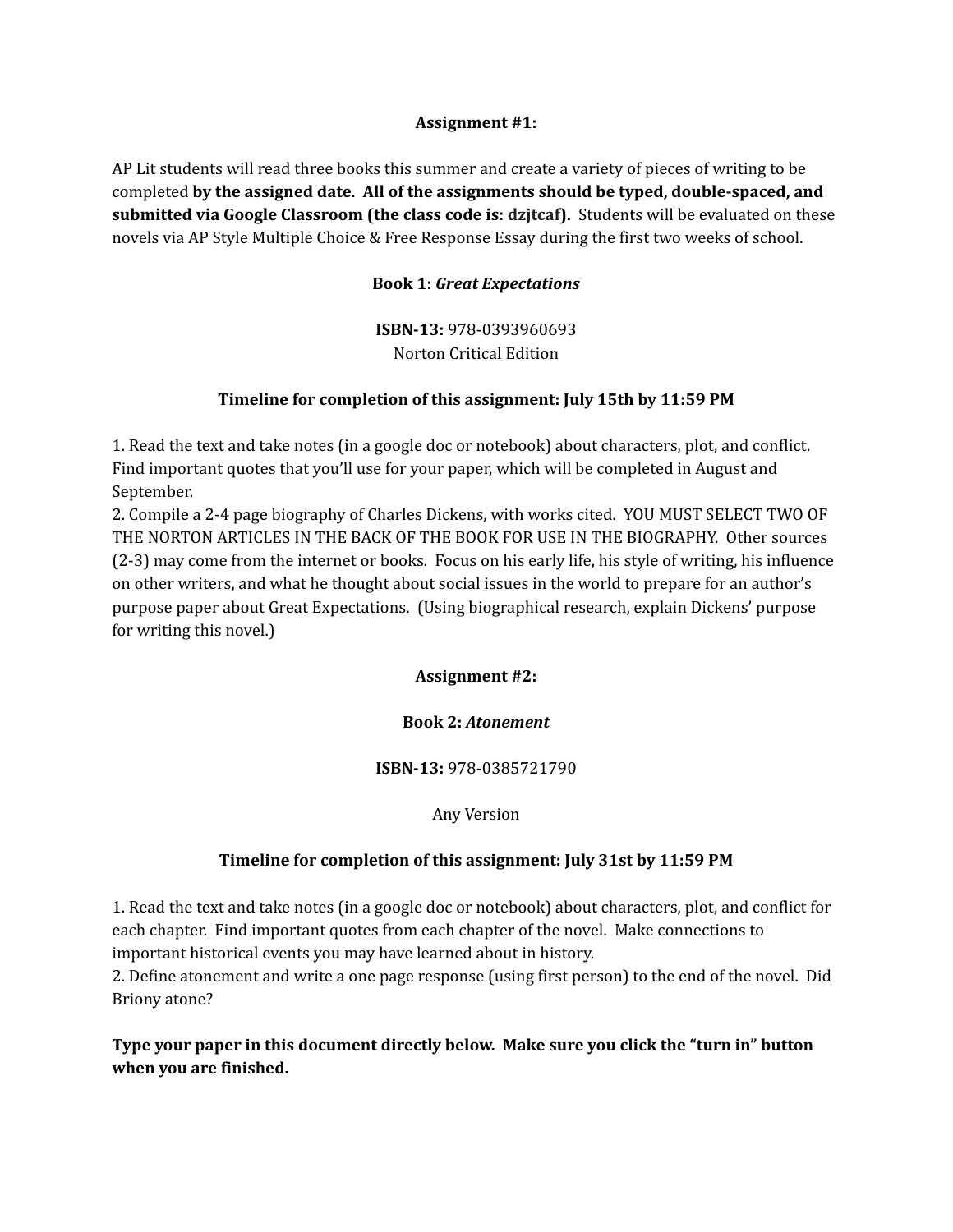## **Assignment #3:**

## **Book 3:** *The Natural*

# **ISBN-13:** 978-0374502003 Any Version

## **Timeline for completion of this assignment: August 15th by 11:59 PM**

1. Read the text and take notes (in a google doc or notebook) about characters, plot and conflicts. 2. Research King Arthur and the Knights of the Round Table and "The Fisher King" myth, making connections between these stories and The Natural.

3. Write a 2 page paper comparing all three stories, using characters, symbols, and plot events.

# **Type your paper in this document directly below. Make sure you click the "turn in" button when you are finished.**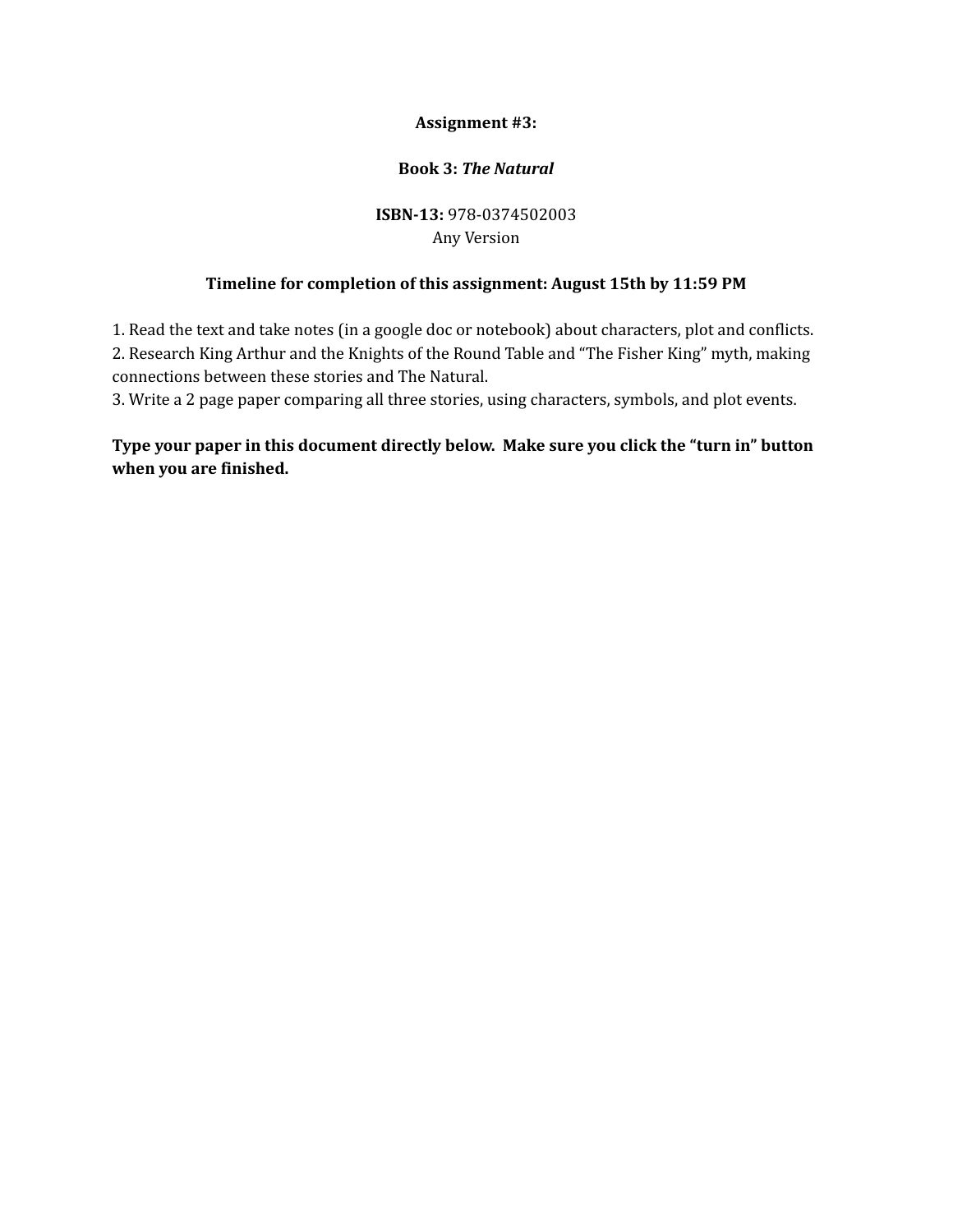| <b>Scoring Rubric for Question 3: Literary Argument (FRQ)</b> |                                                                                                                                                                                                                                                                                                                                                                                                                                                                                                                                                                                                                                                                                             | <b>6 points</b>                                                                                                       |
|---------------------------------------------------------------|---------------------------------------------------------------------------------------------------------------------------------------------------------------------------------------------------------------------------------------------------------------------------------------------------------------------------------------------------------------------------------------------------------------------------------------------------------------------------------------------------------------------------------------------------------------------------------------------------------------------------------------------------------------------------------------------|-----------------------------------------------------------------------------------------------------------------------|
| <b>Reporting Category</b>                                     | <b>Scoring Criteria</b>                                                                                                                                                                                                                                                                                                                                                                                                                                                                                                                                                                                                                                                                     |                                                                                                                       |
| <b>Row A</b><br><b>Thesis</b><br>$(0-1$ points)               | 0 points<br>For any of the following:<br>• There is no defensible thesis.<br>• The intended thesis only restates the<br>prompt.<br>• The intended thesis provides a summary<br>of the issue with<br>no apparent or coherent thesis.<br>• There is a thesis, but it does not respond<br>to the prompt.                                                                                                                                                                                                                                                                                                                                                                                       | 1 point<br>Responds to the prompt with a thesis that presents a<br>defensible interpretation of the selected<br>work. |
|                                                               | <b>Decision Rules and Scoring Notes</b>                                                                                                                                                                                                                                                                                                                                                                                                                                                                                                                                                                                                                                                     |                                                                                                                       |
|                                                               | Responses that do not earn this point:<br>• Only restate the prompt.<br>• Make a generalized comment about the<br>selected work<br>that doesn't respond to the prompt.                                                                                                                                                                                                                                                                                                                                                                                                                                                                                                                      | <b>Responses that earn this point:</b><br>• Provide a defensible interpretation in response to the<br>prompt.         |
|                                                               | <b>Additional Notes:</b><br>• The thesis may be more than one sentence, provided the sentences are in close proximity.<br>• The thesis may be anywhere within the response.<br>• For a thesis to be defensible, the selected work must include at least minimal evidence that could be<br>used to support that thesis; however, the student need not<br>cite that evidence to earn the thesis point.<br>. The thesis may establish a line of reasoning that structures the essay, but it needn't do so to earn the<br>thesis point.<br>• A thesis that meets the criteria can be awarded the point whether or not the rest of the response<br>successfully supports that line of reasoning. |                                                                                                                       |

| <b>Reporting Category</b>                                              | <b>Scoring Criteria</b>                                                                                                                                              |                                                                                                                                                                                                                       |                                                                                                                                                                                                                                                                                                                                 |                                                                                                                                                                                                                                  |                                                                                                                                                                                                                                       |
|------------------------------------------------------------------------|----------------------------------------------------------------------------------------------------------------------------------------------------------------------|-----------------------------------------------------------------------------------------------------------------------------------------------------------------------------------------------------------------------|---------------------------------------------------------------------------------------------------------------------------------------------------------------------------------------------------------------------------------------------------------------------------------------------------------------------------------|----------------------------------------------------------------------------------------------------------------------------------------------------------------------------------------------------------------------------------|---------------------------------------------------------------------------------------------------------------------------------------------------------------------------------------------------------------------------------------|
| <b>Row B</b><br>Evidence<br><b>AND</b><br>Commentary<br>$(0-4$ points) | 0 points<br>Simply restates thesis<br>$($ if<br>present), repeats<br>provided<br>information, or offers<br>information irrelevant<br>to<br>the prompt.               | 1 point<br><b>EVIDENCE:</b><br>Provides evidence that<br>is<br>mostly general.<br><b>AND</b><br>COMMENTARY:<br>Summarizes the<br>evidence<br>but does not explain<br>how<br>the evidence supports<br>the<br>argument. | 2 points<br>EVIDENCE:<br>Provides some specific<br>relevant evidence.<br><b>AND</b><br>COMMENTARY:<br>Explains how some of<br>the<br>evidence relates to the<br>student's argument, but<br>no line of reasoning is<br>established, or the line<br>$\alpha$ f<br>reasoning is faulty.<br><b>Decision Rules and Scoring Notes</b> | 3 points<br><b>EVIDENCE:</b><br>Provides specific<br>evidence to<br>support all claims in a<br>line of<br>reasoning.<br><b>AND</b><br>COMMENTARY:<br>Explains how some of<br>the<br>evidence supports a<br>line of<br>reasoning. | 4 points<br><b>EVIDENCE:</b><br>Provides specific<br>evidence to<br>support all claims in a<br>line of<br>reasoning.<br><b>AND</b><br>COMMENTARY:<br>Consistently explains<br>how<br>the evidence supports a<br>line<br>of reasoning. |
|                                                                        | <b>Typical responses</b><br>that<br>earn 0 points:<br>• Are incoherent or do<br>not<br>address the prompt.<br>• May be just opinion<br>with<br>no textual references | <b>Typical responses</b><br>that earn<br>1 point:<br>• Tend to focus on<br>overarching narrative<br>developments or<br>description of a<br>selected<br>work rather than                                               | <b>Typical responses</b><br>that earn<br>2 points:<br>$\bullet$ Consist of a mix of<br>specific evidence and<br>broad generalities.<br>• May contain some<br>simplistic, inaccurate,<br>or                                                                                                                                      | <b>Typical responses</b><br>that earn<br>3 points:<br>• Uniformly offer<br>evidence<br>to support claims.<br>• Focus on the<br>importance<br>of specific details from                                                            | <b>Typical responses</b><br>that earn<br>4 points:<br>• Uniformly offer<br>evidence<br>to support claims.<br>• Focus on the<br>importance<br>of specific details from                                                                 |